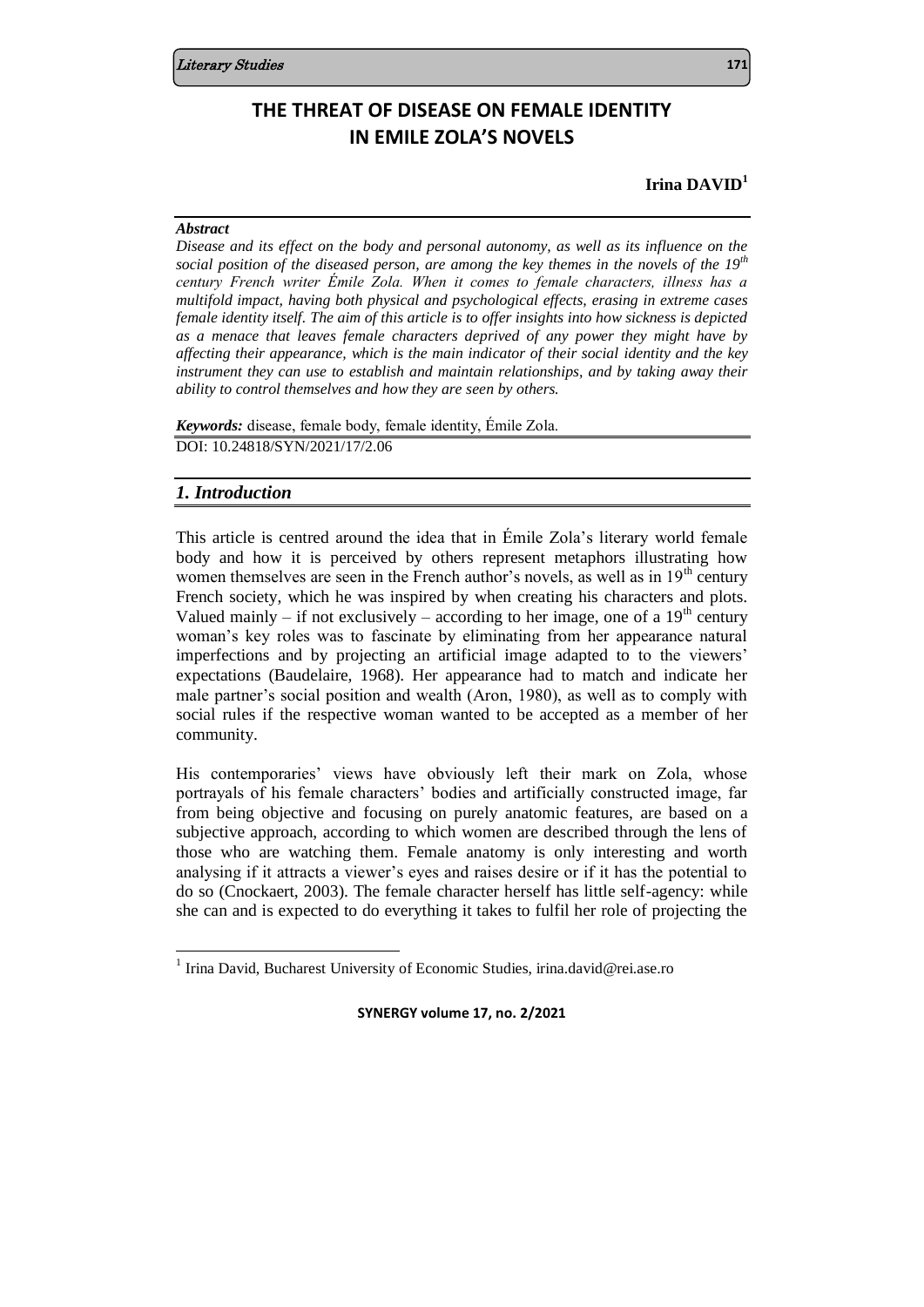image that those around her expect to see, she only becomes beautiful or desirable when the other characters – usually male – decide she is worthy of their attention (Rejchwald, 2018). From this perspective, appearance, a combination of natural traits and skilful use of makeup, clothing and hairstyling becomes the most important indicator of a woman's social identity and of her ability to build connections with others. Furthermore, it offers clues – that only a men's eyes can see – regarding the respective woman's sexual potential and her willingness to engage in a romantic relationship with the respective man (David, 2021). Any refusal to comply with the accepted rules in terms of fashion, hairstyling, makeup use and overall public image is synonym to a refusal to be part of the community and is followed by rejection and punishment. Surprisingly, in Zola's work acceptance of social norms is also often punished, since by following expectations women increase their chances of being perceived as objects of desire, thus becoming a distraction for the male characters and a threat to their ability to perform their duties.

If we accept the premise of the female body as a metaphor for female social identity, then it is easy to understand why any form of disease is perceived as the greatest danger possible for the female characters, and at the same time as a saving element for the male characters and implicitly for the social order that they are able to protect once they are freed from under women's influence. It is interesting to notice that in the mind of the one who is affected by an illness it is not the pain itself that causes fear and concern, but rather the impact that the disease has on the body, which loses its shapes and grace, making the woman unable to attract and cause feelings other than pity or the desire to be taken care of. Closely connected to sexuality and its sinful connotations, menstruation, pregnancy and the act of giving birth, inherent traits belonging exclusively to feminine biology, are also included in the range of phenomena that frighten female characters due to the way in which they deform the body.

In the  $19<sup>th</sup>$  century French society disease of the female body was not seen as something rare or extraordinary. On the contrary, it is one of the main characteristics of womanhood, as shown by one of the analysts of the period's beliefs, who summarized medical perceptions of this issue by using the expression "woman, so sick; and sick because a woman". (Aron, 1980: 81, translated by the author) Representing a mystery for men, women remain to a great extent unknown to doctors themselves, as they cannot always find a logical explanation for female unpredictable physical condition and reactions. The frailty of a woman's health and the fact that "female physiology is a pathology" (Aron, 1980: 86, translated by the author) cause constant fascination mixed with concern and worry. Pregnancies and monthly bleeding that lead to periodical imbalances and changes in appearance and which emphasize the image of the female body as an unstable system only increase the confusion.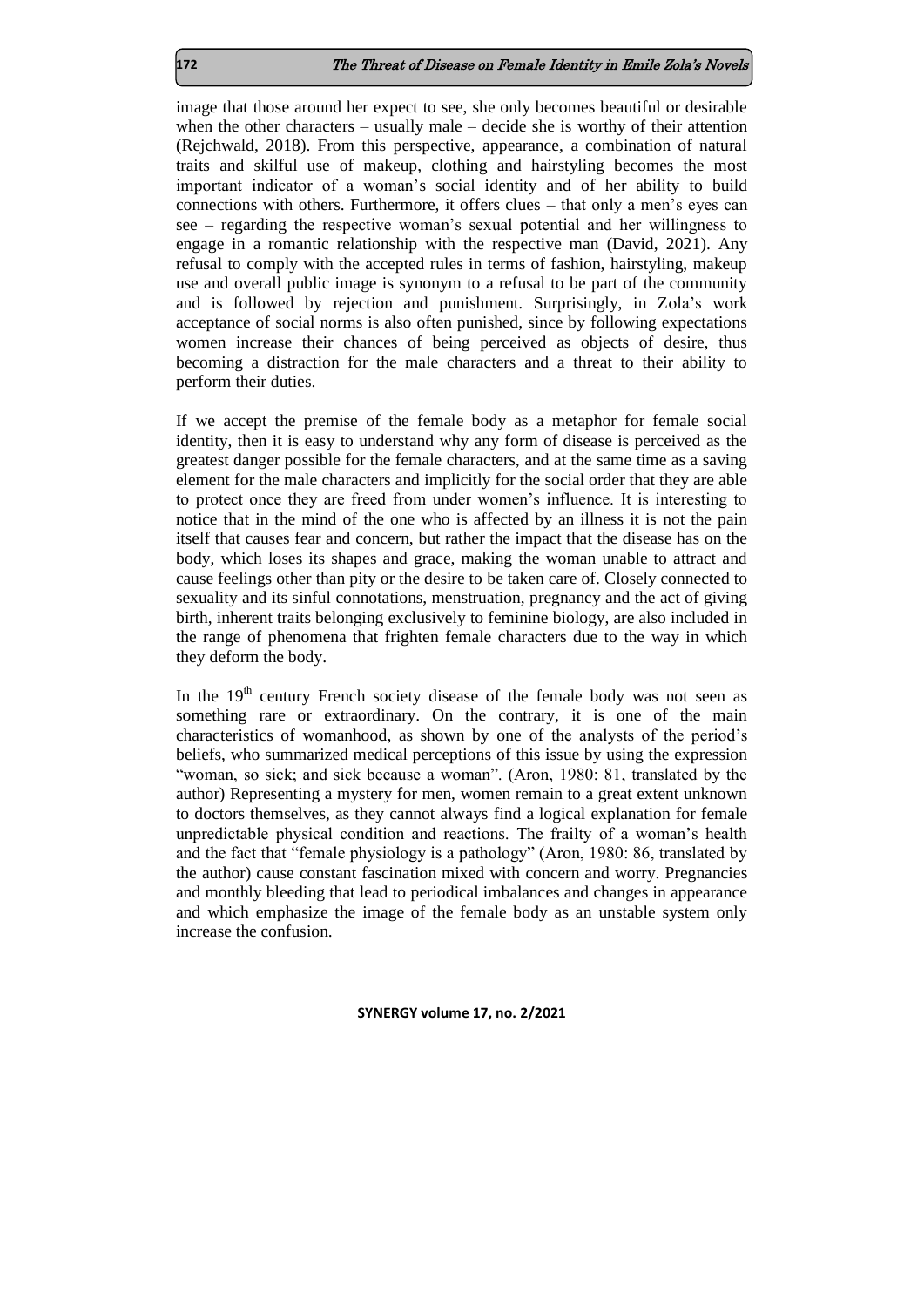## *2. Disease as a Threat to Female Existence*

Zola seems to echo his contemporaries' ideas about female pathology. In his work, this perception is accompanied by a negative view with regard to women's bodies as instruments of seduction, as well as with regard to sexuality. In many cases, disease comes as a result of sexual encounters or as penalty for actions against men, forcing female characters to bear "the stigma of their alterity and of their gender" (Bertrand-Jennings, 1977: 50, translated by the author), taking away their power by eliminating their natural beauty or their ability to construct the artificial appearance they want to project, which are the only weapons they have for attracting, seducing and influencing those around them.

The loss of female grace is associated with a loss of femininity itself. Reduced to its raw physical state, flesh is no longer the source of passion and ceases to represent an erotic threat for men. When Lazare, the male character from *La joie de vivre*/ *The Joy of Life* takes Pauline to her bed after she faints in her room, he experiences no unease and the only feeling that dominates him is that of brotherly protection. The English translation of the book, where the translator only shows that "all hesitation on his part vanished, and he took her up in his arms and carried her to her bed full of fraternal anxiety" (Zola, 1915: 108) does little justice to the original version in French, in which Zola clearly mentions Pauline's nudity and Lazare's initial hesitation in touching her, which soon disappears and is replaced by indifference to her femininity and concern for her health (Zola, 1884: 230-231). It is obvious that in this specific instance nudity is deprived of its sexual connotations, given that its power to seduce has been overthrown by an extreme weakness of the entire body.

In some cases, the loss of a woman's ability to produce desire is symbolised by a deformation and reduction of female body shapes. Affected by a disease that slowly takes away all her vital energy, Geneviève Baudu, the cousin of Denise, key female character in *Au Bonheur des Dames/ The Ladies' Paradise*, becomes "so very thin, under the bed-clothes, that one hardly suspected the form and existence of a human body". (Zola, 1895: Chapter XIII) Her words clearly show that she is not concerned with the pain that disease causes or with its potentially fatal outcome as much as she is with the way in which her damaged appearance somehow erases her quality as a woman and makes her unworthy of the attention of the man she loves. When Denise tries to comfort her, she uses the image of her body affected by disease to illustrate why her own existence no longer has any value:

*And Denise having remonstrated, assuring her that she was not so bad as all that, she cut her short again, suddenly throwing off the bed-clothes with the chaste gesture of a virgin who has nothing to conceal in death. Naked to the waist, she murmured: "Look at me! Is it possible?"*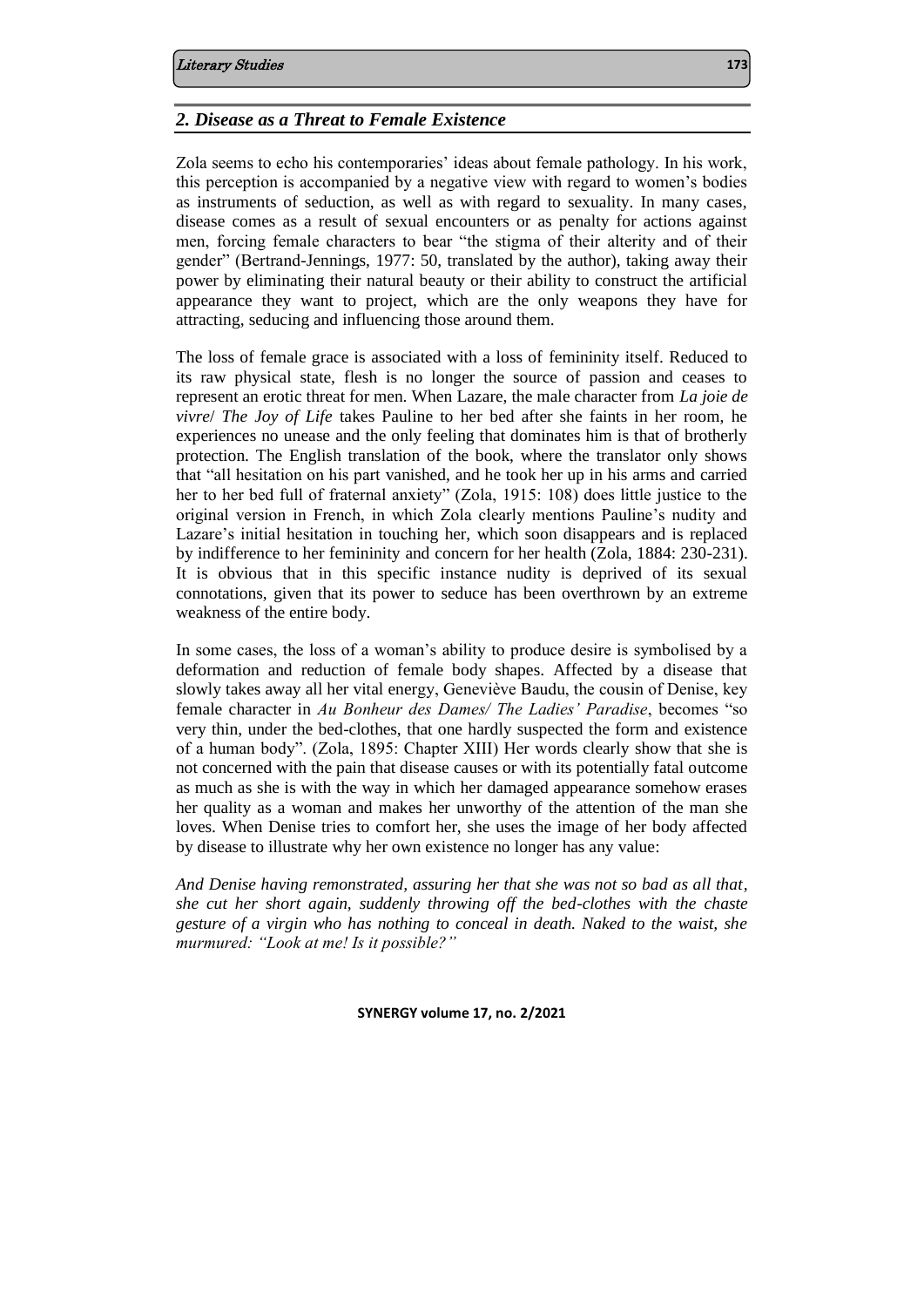*Trembling, Denise quitted the side of the bed, as if she feared to destroy this fearful nudity with a breath. It was the last of the flesh, a bride's body used up by waiting, returned to the first infantile slimness of her young days.*

*Geneviève slowly covered herself up again, saying: "You see I am no longer a woman. It would be wrong to wish for him still!"* (Zola, 1895: Chapter XIII)

After she is deprived of her seduction abilities, the woman experiences a symbolic return to her childhood, an age when her body was perceived as neutral, which eliminated difference and alterity, thus making the female body harmless. The same return appears in the case of Mrs. Raquin, who initially finds pleasure in the benefits brought by the impossibility to move her members, which allows her to spend time day-dreaming and not worrying about taking care of herself or complying with the household duties attached to her position as a woman:

*Madame Raquin was happy, happy at the care and affection bestowed on her by her dear children. She had always dreamed of ending in this gentle way, amidst devotedness and caresses. Certainly she would have been pleased to have preserved her speech, so as to be able to thank the friends who assisted her to die in peace. But she accepted her condition without rebellion. The tranquil and retired life she had always led, the sweetness of her character, prevented her feeling too acutely the suffering of being mute and unable to make a movement. She had entered second childhood. She passed days without weariness, gazing before her, and musing on the past. She even tasted the charm of remaining very good in her armchair, like a little girl.* (Zola, 1867: 154)

However, the illusion of a benevolent illness ends when she becomes aware of the fact that her son was killed by his wife Thérèse and her new husband Laurent. Incapable to express her own pain or to tell others what she had found out, she is betrayed by her own body, which becomes a prison that she cannot escape. A possessive mother, who had deprived her son of his masculinity and freedom of choice by treating him as a sickly child throughout his entire life, she is punished by an illness that starts from her legs – thus reducing her ability to move freely – and then spreads throughout the entire body. The same symptoms are experienced by Mrs. Chanteau, guilty of having influenced her son Lazare and having convinced him to reject Pauline, a healthy and fertile woman, who had spent most of her life taking care of him, and choose the sickly, but richer Louise instead. In her case, disease leads to a frightening deformation of the body, which causes feelings of pity and horror in her son's heart, "his mother having shown him her knees, the sight of her poor swollen limbs, puffed out by oedema, huge and pallid, looking already like lifeless trunks" causing "panic-stricken tenderness". (Zola, 1915: 157)

Just as it happens to Mrs. Raquin, Mrs. Chanteau's disease spreads from her legs and conquers the rest of her body. By the time Lazare becomes aware of how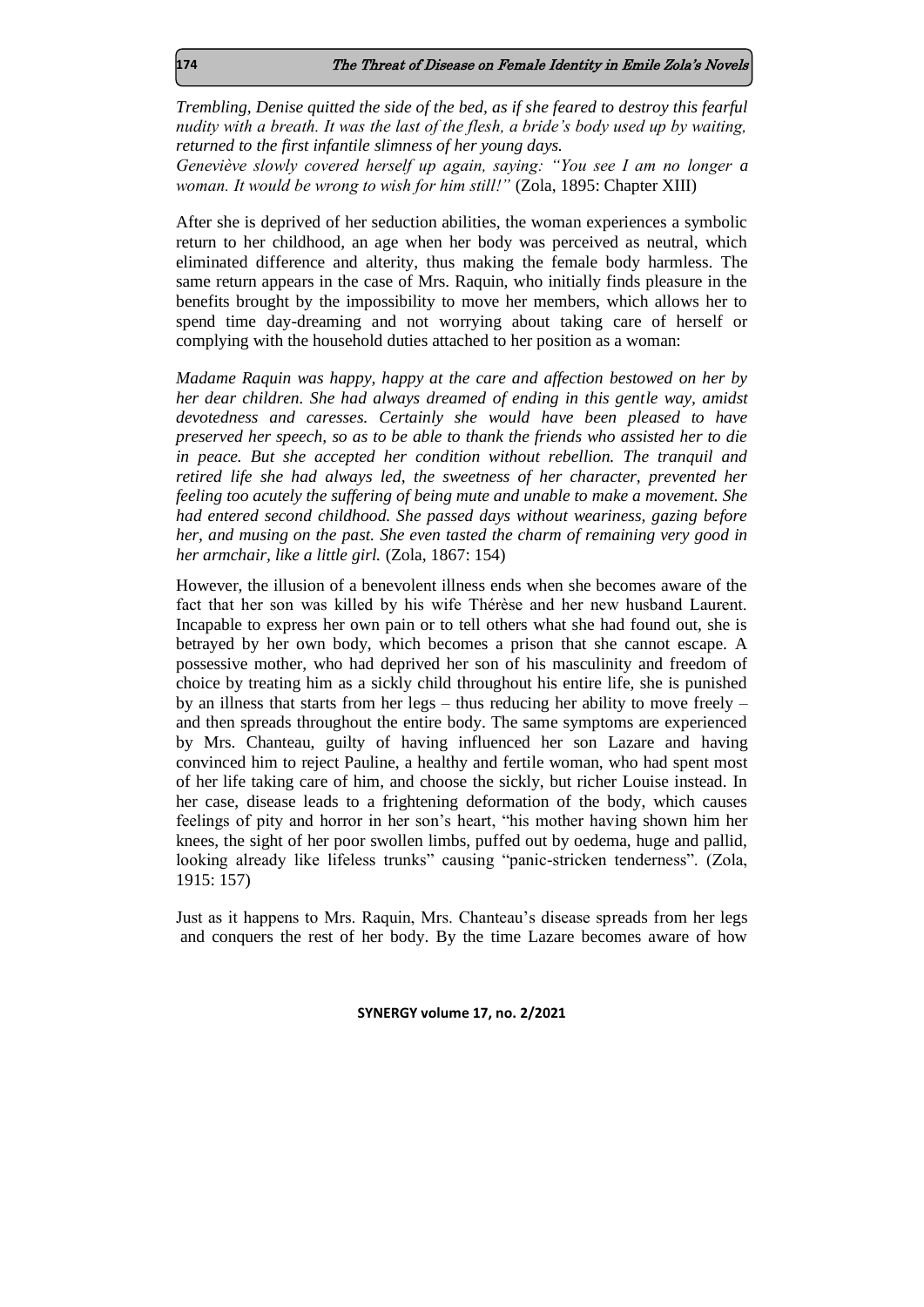#### Literary Studies **175**

seriously ill his mother is, her womb, symbol of procreation, has also been attacked by the virus.

In *Le Rêve/ The Dream*, Angélique is also affected by the failure of her feet, as well as by the loss of body shapes, but for her the disease does not have a punitive role, acting instead as a barrier protecting the character's chastity even in spite of her own wishes and intentions. Thus, the weakness of her legs prevents Angélique from falling into temptation and escaping with Félicien despite her adoptive parents' and his father's rejection of them as a couple. Charmed initially by the idea of eloping, she cannot do it because her body becomes so weak that she cannot leave her room. The two finally gain their parents' approval and get married, but the young bride dies as they are leaving the wedding chapel. Although pure and innocent, and although in her case physical pain is sublimated, one cannot fail to notice that she is not spared from the negative impact of the disease. Death is the only one that can help her escape from the trap of her existence and prevent her from becoming involved in a sinful sexual relationship, albeit with her own husband (Zola, 1888).

There is no sublimation and no mercy when it comes to Nana. Famous for using her seducing powers to dominate men and for being able to make them forget their duties and even step away from their religious beliefs, as Count Muffat does to be with her, she is punished by means of chickenpox, which completely cancels her beauty and brings to the surface all the decay that was hidden behind her carefully construed appearance. Shortly after her death, she is already decomposing and her demolished body is no more than:

*(…) a heap of matter and blood, a shovelful of corrupted flesh thrown down on the pillow. (…) Venus was rotting. It seemed as though the poison she had assimilated in the gutters and on the carrion tolerated by the roadside, the leaven with which she had poisoned a whole people, had but now remounted to her face and turned it to corruption.* (Zola, 1880: Chapter XIV)

Ironically, she gets the disease that will kill her in such a horrifying manner not from one of her lovers, but from performing an exclusively feminine activity: nursing her son. The baby eventually dies, but not before passing on the illness to his mother. There is no redemption for her, and even when she does the right thing, trying to nurse and take care of her baby, the consequences of her actions against men are there to haunt her. There seems to be little, if any blame cast on the men that decided to take advantage of her body, as if their self-agency did not exist at all and she was the only one who participated in their amorous encounters. At the end, despite the apparent control she had over the others, she remains a victim, and before death she is "stripped of the only resource patriarchal society valued – her body". (Sekanics, 2017: 6) From this perspective, death is the only logical outcome of her illness, given that she "would not have been able to survive without her body" (Sekanics, 2017: 6) in a world in which this is the only commodity of value that a woman has to offer.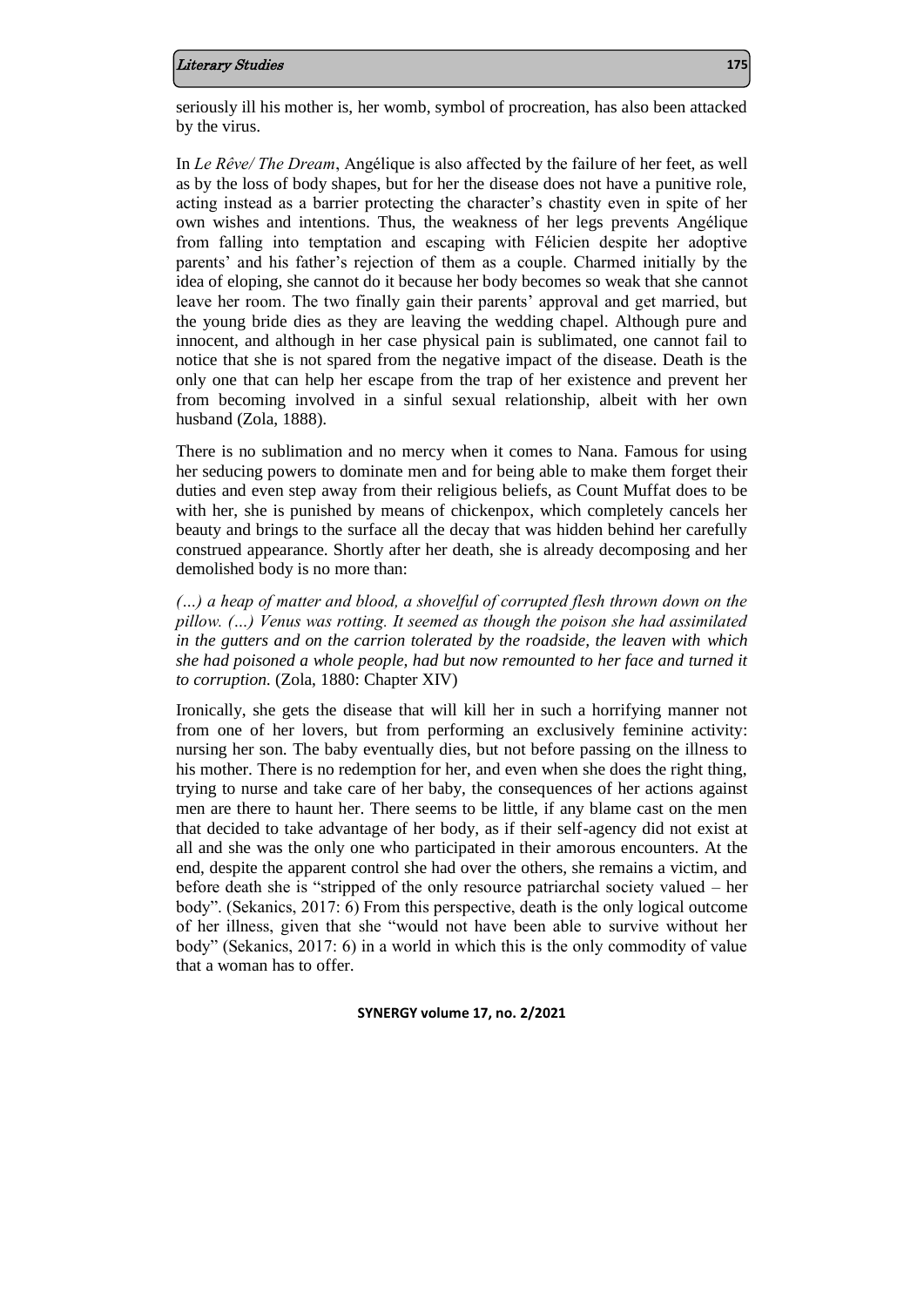As shown by Rossi (2017) in her analysis of the novel, its end, when Nana's body is horribly maimed by the disease, matches its beginning. The same crowd that was admiring Nana at the beginning of the novel, when the courtesan was in full glory, is there after she dies and their fascination mixed with rejection remains just as strong. The disgust that the viewers are feeling, which does not prevent them from wanting to see the decomposing body that many of them had once watched admiringly despite their own will, as well as their carelessness for what the female character had gone through illustrate "contemporary fears of the female body, the ambient society's hypocrisy, misogyny and contempt for the lower classes". (Rossi, 2017: 283)

## *3. The Negative Impact of Natural Biological Changes on the Female Body*

Apart from diseases that come from external sources and attack the female body, there are also internal enemies that Zola's female characters fear. One of them is the monthly period, perceived as an aggression against the body, as a constant event that makes it weak, and as a reminder that the woman has failed to procreate. Especially in the case of young women, this event causes fear and shame, mainly because many of them have no one to warn them about it before they first experience it.

In *La joie de vivre/ The Joy of Life,* Pauline's first menstrual cycle is preceded by the symptoms of an illness. The physician called to check on her warns her aunt that she might suffer from a severe shock when it happens. His predictions prove to be true, because the aunt later finds Pauline in her bed soaked in blood and completely terrified, thinking she is about to die. The words used to describe her state paint the image of a body that has been the subject of an aggression through which the veins are emptied of blood. After Lazare marries Louise, Pauline experiences once again a similar sensation, when she watches her own nudity thinking of how her vital energy is wasted (Zola, 1915: 249; Zola, 1884: 515). Far from bringing her joy and confirming to her that she is healthy, this time loss of blood reminds her that her own femininity is worthless as long as the man she could have created a baby with, thus fulfilling her role as a woman, had chosen someone else as the object of his desire.

Similar to an injury inflicted violently, menstruation leads to the weakness of the entire body, slowly deprived of its energy, while at the same time having a psychological impact on the woman made aware of yet another wasted opportunity to procreate. Seeing herself attacked and deprived of one of her key social roles, the female character is reminded of the sterility of her body, suggested ironically by means of the flow of blood that could have been the symbol of procreation, an exclusively feminine ability.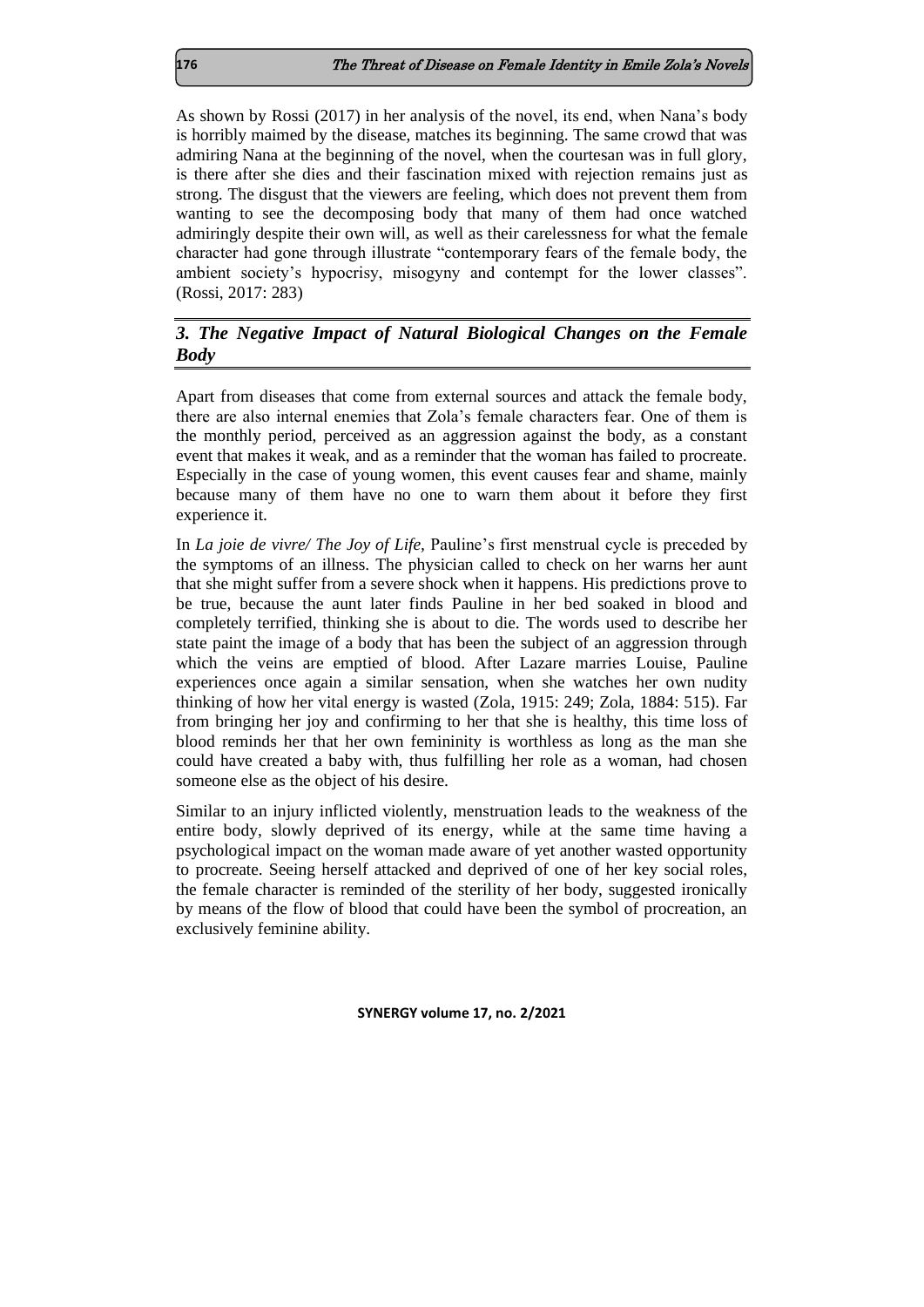### Literary Studies **177**

Unfortunately, even when procreation is possible and the woman becomes a mother, this results in a scary deformation of the pregnant woman's body and in an often-terrifying childbirth, which bring to mind the idea of death more than that of life-giving. Far from being a source of joy, a pregnant woman's womb is watched with the same mixture of worry and rejection caused by disease, and any form of feminine grace is erased by the changes taking place after a child is conceived. When she first watches Louise pregnant, Pauline does not see in her the beautiful elegant lady that had seduced Lazare, but a clumsy woman, unable to move around easily and using clothing to hide the unwanted changes in her body. As already shown in this article, the same inability to move freely and dissolution of body shapes appear as a result of crippling and even deathly disease. When Pauline hugs Louise and feels her rounded womb touch her, she feels horror and pity (Zola, 1884: 585).

Childbirth itself is an event that inflicts unbearable pain on the future mother, while at the same time endangering her and her new-born's life without offering any guarantee that any of them will be alive at the end of the procedure.

Already deformed, the body subjected to physical suffering loses any form of beauty and feminine traits and eventually the woman herself stops being aware of her nudity exposed in front of the others. At the beginning of her birth, Louise is still concerned when she thinks that a stranger might see her while she cannot control herself and while her appearance is not the one she would like to project. Later, her shyness disappears and she stops caring about what happens around her:

*Louise was fully conscious, but very low. She offered no objection to a doctor now; her sufferings were too great. When he began to speak to her she simply answered: 'Kill me; kill me at once'.*

*There came a cruel and affecting scene. It was one of those dread hours when life and death wrestle together, when human science and skill battle to overcome and correct the errors of Nature. More than once did the Doctor pause, fearing a fatal issue. The patient's agony was terrible, but at last science triumphed, and a child was born. It was a boy.* (Zola, 1915: 288)

The description above, a translation in English of Zola's original text, is a mild and significantly censored summary of the episode as presented by the French novelist, who vividly describes Louise's psychological and physical pain, the reaction of the people that were present in the room and the efforts that the doctor had to make to help her painfully deliver her breathless son, whom Pauline manages to save after many efforts, long after the doctor and the midwife had given up on him.

In the French version, it is clearly shown how Louise, losing control due to the physical pain, stops caring about her appearance, feeling and being compared to an inanimate object. Naked in front of the doctor, the midwife, her husband Lazare and Pauline, she no longer acknowledges their presence and is not bothered by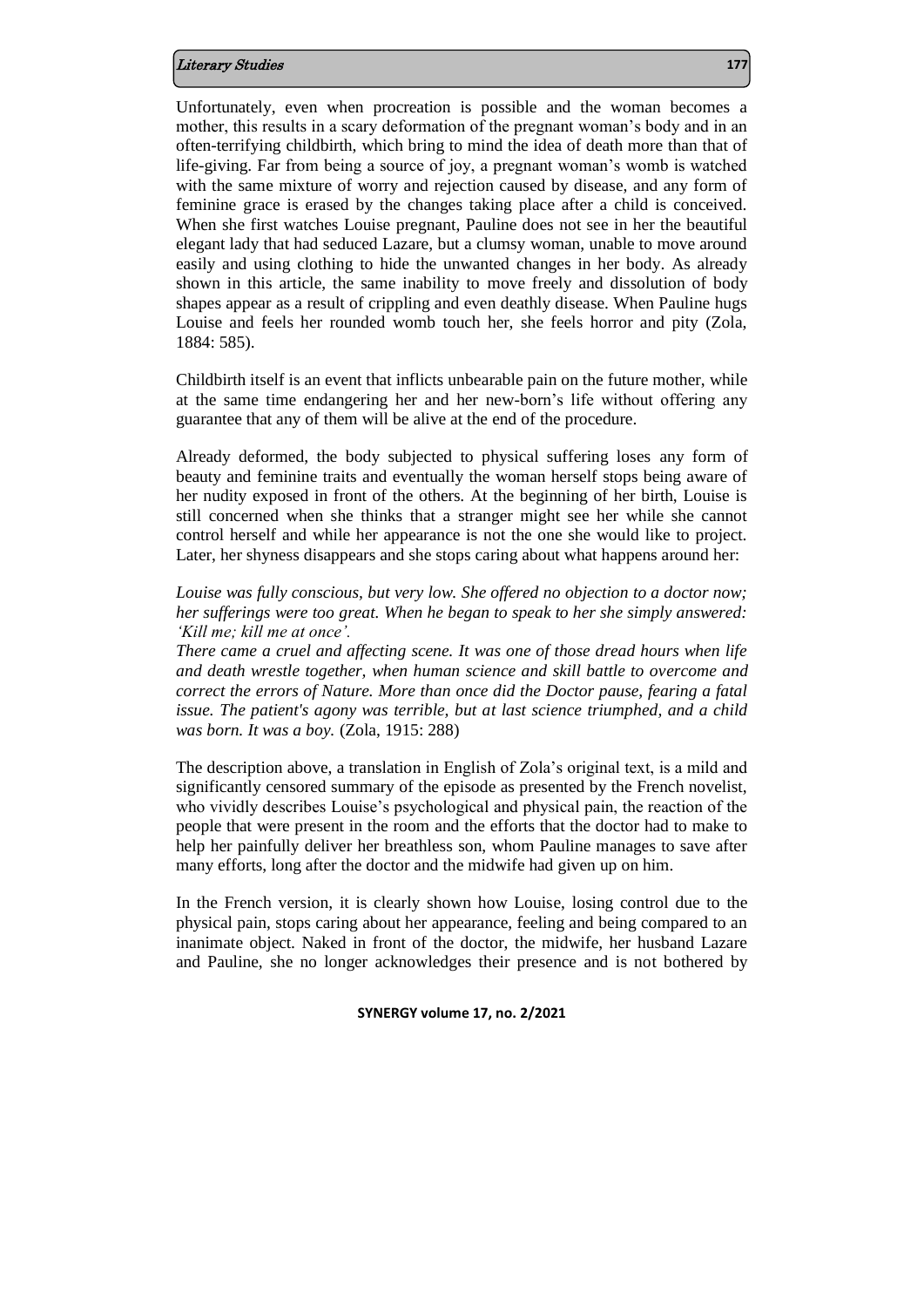their touch (Zola, 1884: 630). When the woman becomes unaware of her own nudity the others begin to show the same indifference. She stops being seen as a woman and a potential source of attraction and instead she provokes pity. The mystery of her naked skin is not perceived as appealing anymore and sexual interest is replaced by feelings of horror, even disgust when the viewers are faced with the reality of a body destroyed by birth, a process compared by Zola to that of cutting trees with the use of an ax (Zola, 1884: 630-631).

Just as the menstrual cycle, the birth of the child is perceived by the mother as an injury, an aggression against her body. While struggling to give birth to her son, Louise feels repeatedly that she is the victim of a painful murder, that her body is torn apart the way butchers do to the sacrificed animals. (Zola, 1884: 636) Later, she starts fighting Pauline and the midwife that are trying to keep her still, thinking that they are torturing her and trying to kill her (Zola, 1884: 637-638). Furthermore, during the description of her labour the novelist often suggests that she seems to be dying or even to have died by referring to her lack of movement, slight breathing, face expressions and impossibility to get warm (Zola, 1884: 634, 640, 641-642).

Her pain causes pity and at the same time a certain feeling of rejection from her husband, who is so overwhelmed by the image of the painful birth that he experiences no joy at the news that his son is finally born:

*Lazare, who had turned his face to the wall, was sobbing, and burst out into tears. He had been a prey to the keenest mental torture during the progress of the operations, and he thought despairingly that it would be preferable for them all to die rather than to continue living if such intense agony was to be mingled with life.* (Zola, 1915: 288)

The same unease and negative emotional reactions can be seen when he is prompted to get close to his wife and touch her. Far from helping the two reconnect, this only seems to enhance the distance between them and the husband's apparent refusal or inability to comfort her becomes obvious:

*(…) Pauline bent over Louise and kissed her on the forehead. 'Come and kiss her', she said to her cousin.*

*He came and stooped down over his wife; but he shuddered when his lips touched her brow, which was moist with icy perspiration. Louise lay there with her eyes closed, and seemed to be no longer breathing. Lazare leaned against the wall at the foot of the bed, trying to stifle his sobs.* (Zola, 1915: 288)

Having the same effect on the female body as a disease, childbirth destroys female appearance and makes her unable to be perceived as a subject of desire. In this way, it punishes the woman for having tempted the male character – even if the respective character happens to be her husband – and turning him into her accomplice in sinful sexual encounters. At the same time, it leaves the affected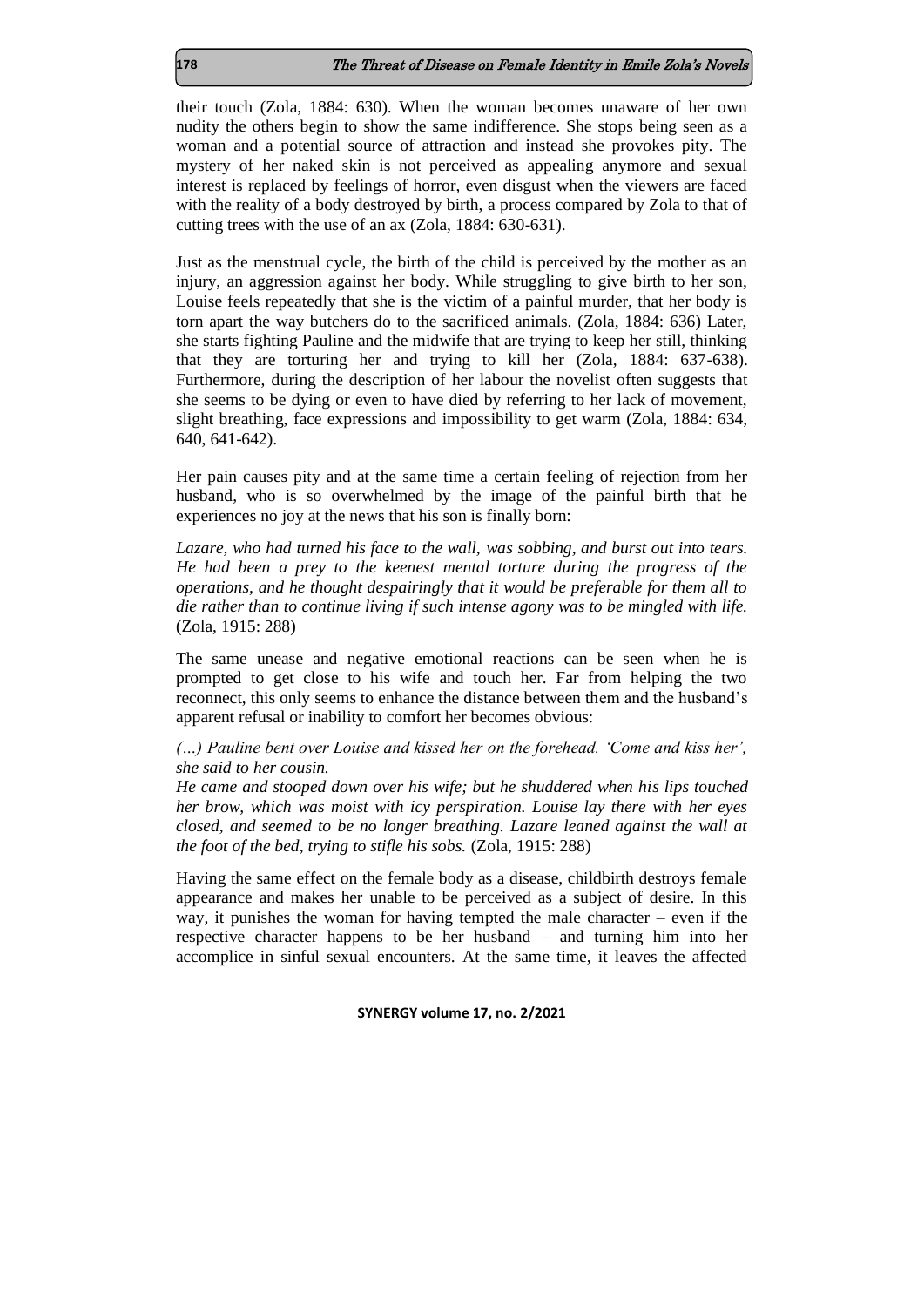### Literary Studies **179**

woman with a choice: remain a mother and accept that she will no longer be perceived as an attractive woman or reject motherhood and regain her ability to be seen as an appealing person. Louise goes "from seductress to mutilated birth mother and then to seductress again" and, "since her desirability was marred by childbirth, she will voluntarily eliminate all motherly qualities in herself". (Hennessy, 2002: 219-220) She will go back to investing time and efforts in building a coquettish appearance for herself and she will completely ignore her son, having no interaction with him whatsoever. It is Pauline who becomes his care-taker, just as she takes care of all the members of the family, and who finds joy in spending her time with him.

### *4. Conclusions*

Dedicated to an analysis of female illness caused by external and internal factors and of its impact on the body and on feminine identity itself, this article highlights the devastating consequences of disease, seen as the main threat against the very existence of Zola's female characters. Prisoners of their own body and living solely due to their appearance, deprived of any form of spirituality, they remain blocked in a vicious circle that makes them victims of their own, as well as men's sexuality. Although as women they are expected to attract others and to make them feel fascination, they are blamed for this very ability, since their influence on men is seen as a distraction that reduces their control and prevents them from exercising their authority. Any disease, including here exclusively female biological traits as monthly periods and childbirths, appears as a punishment, as it makes the body weak and destroys its appearance, thus erasing any value the respective woman might have in society and making her unable to establish relationships based on feelings that exceed those of pity and the desire to protect. By weakening the body and changing its carefully built image, illness takes away any power the woman might have and reduces her to a role that patriarchal society feels comfortable with: that of a completely harmless human being who has lost control over herself and those around her, who needs being taken care of and who is fully dependent on others.

### *References and bibliography*

- **Aron, J. P.** (Ed.). 1980. *Misérable et glorieuse la femme du XIXe siècle,* Paris: Fayard.
- **Baudelaire, C.** 1968. *Curiosités esthétiques*, Paris: Hartmann.
- **Bertrand-Jennings, C.** 1977. *L'éros de la femme chez Zola. De la chute au paradis retrouvé*, Paris: Klincksieck.
- **Cnockaert, V.** 2003. "Du marbre et du chiffonné. Propos sur la beauté dans l'oeuvre d'Émile Zola", in *Etudes Françaises*, 39(2) : 33-45.
- **David, I.** 2021. "Images of the Female Body in Émile Zola's Novels: Views of Womanhood in 19th Century French Society", in Ciolăneanu, R. and